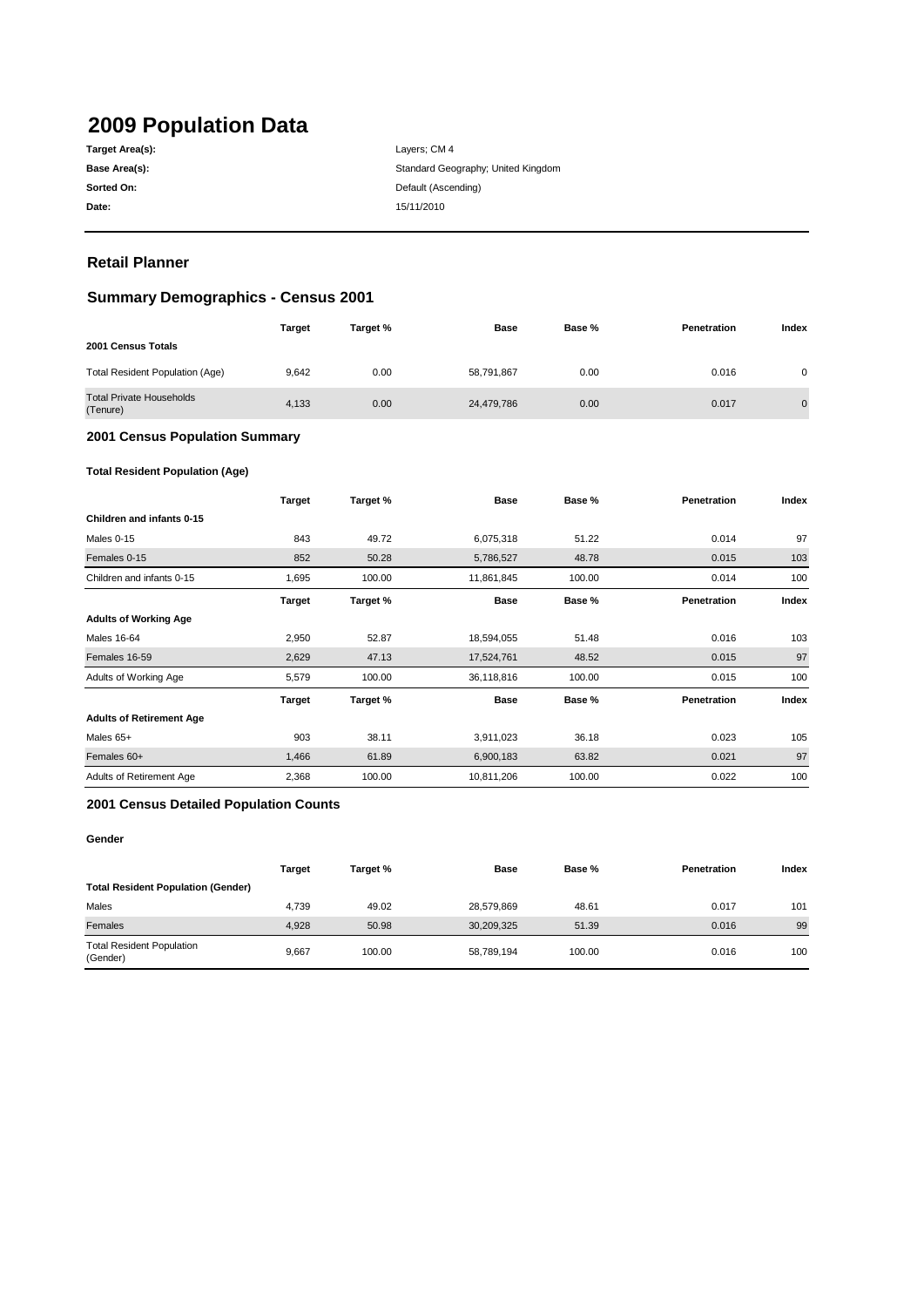#### **Age**

|                                        | <b>Target</b> | Target % | <b>Base</b> | Base % | <b>Penetration</b> | Index |
|----------------------------------------|---------------|----------|-------------|--------|--------------------|-------|
| <b>Total Resident Population (Age)</b> |               |          |             |        |                    |       |
| Age 0-4                                | 466           | 4.83     | 3,487,599   | 5.93   | 0.013              | 81    |
| Age 5-14                               | 1,115         | 11.57    | 7,618,128   | 12.96  | 0.015              | 89    |
| Age 15-24                              | 840           | 8.71     | 7,211,326   | 12.27  | 0.012              | 71    |
| Age 25-34                              | 945           | 9.80     | 8,360,300   | 14.22  | 0.011              | 69    |
| Age 35-44                              | 1,353         | 14.03    | 8,777,638   | 14.93  | 0.015              | 94    |
| Age 45-54                              | 1,461         | 15.15    | 7,776,848   | 13.23  | 0.019              | 115   |
| Age 55-64                              | 1,453         | 15.07    | 6,219,095   | 10.58  | 0.023              | 142   |
| Age 65-74                              | 1,169         | 12.12    | 4,936,784   | 8.40   | 0.024              | 144   |
| Age 75+                                | 841           | 8.72     | 4,404,149   | 7.49   | 0.019              | 116   |
| <b>Total Resident Population (Age)</b> | 9,642         | 100.00   | 58,791,867  | 100.00 | 0.016              | 100   |

#### **2001 Census - Economic Activity**

#### **2001 Census - Economic Activity**

#### **All people aged 16 to 74 (Economic Activity)**

|                                                          | <b>Target</b> | Target % | <b>Base</b> | Base % | <b>Penetration</b> | Index |
|----------------------------------------------------------|---------------|----------|-------------|--------|--------------------|-------|
| <b>Economically active</b>                               |               |          |             |        |                    |       |
| Economically active - Employee                           | 3,391         | 47.66    | 22,149,642  | 52.28  | 0.015              | 91    |
| Economically active - Full-time<br>students              | 123           | 1.72     | 1,106,393   | 2.61   | 0.011              | 66    |
| Economically active - Self<br>employed with employees    | 364           | 5.12     | 1,254,024   | 2.96   | 0.029              | 173   |
| Economically active - Self<br>employed without employees | 551           | 7.75     | 2,198,472   | 5.19   | 0.025              | 149   |
| Economically active -<br>Unemployed                      | 130           | 1.83     | 1,458,207   | 3.44   | 0.009              | 53    |
| All people aged 16 to 74<br>(Economic Activity)          | 7,114         | 100.00   | 42,364,055  | 100.00 | 0.017              | 100   |
|                                                          |               |          |             |        |                    |       |
|                                                          | <b>Target</b> | Target % | <b>Base</b> | Base % | Penetration        | Index |
| <b>Economically inactive</b>                             |               |          |             |        |                    |       |
| Economically inactive - Looking<br>after home/family     | 559           | 7.86     | 2,737,615   | 6.46   | 0.020              | 122   |
| Economically inactive - Other                            | 132           | 1.86     | 1,363,465   | 3.22   | 0.010              | 58    |
| Economically inactive - Retired                          | 1,429         | 20.09    | 5,654,426   | 13.35  | 0.025              | 151   |
| Economically inactive - Student                          | 220           | 3.09     | 1,994,208   | 4.71   | 0.011              | 66    |
| Economically inactive -<br>Permanently sick/disabled     | 214           | 3.02     | 2,447,603   | 5.78   | 0.009              | 52    |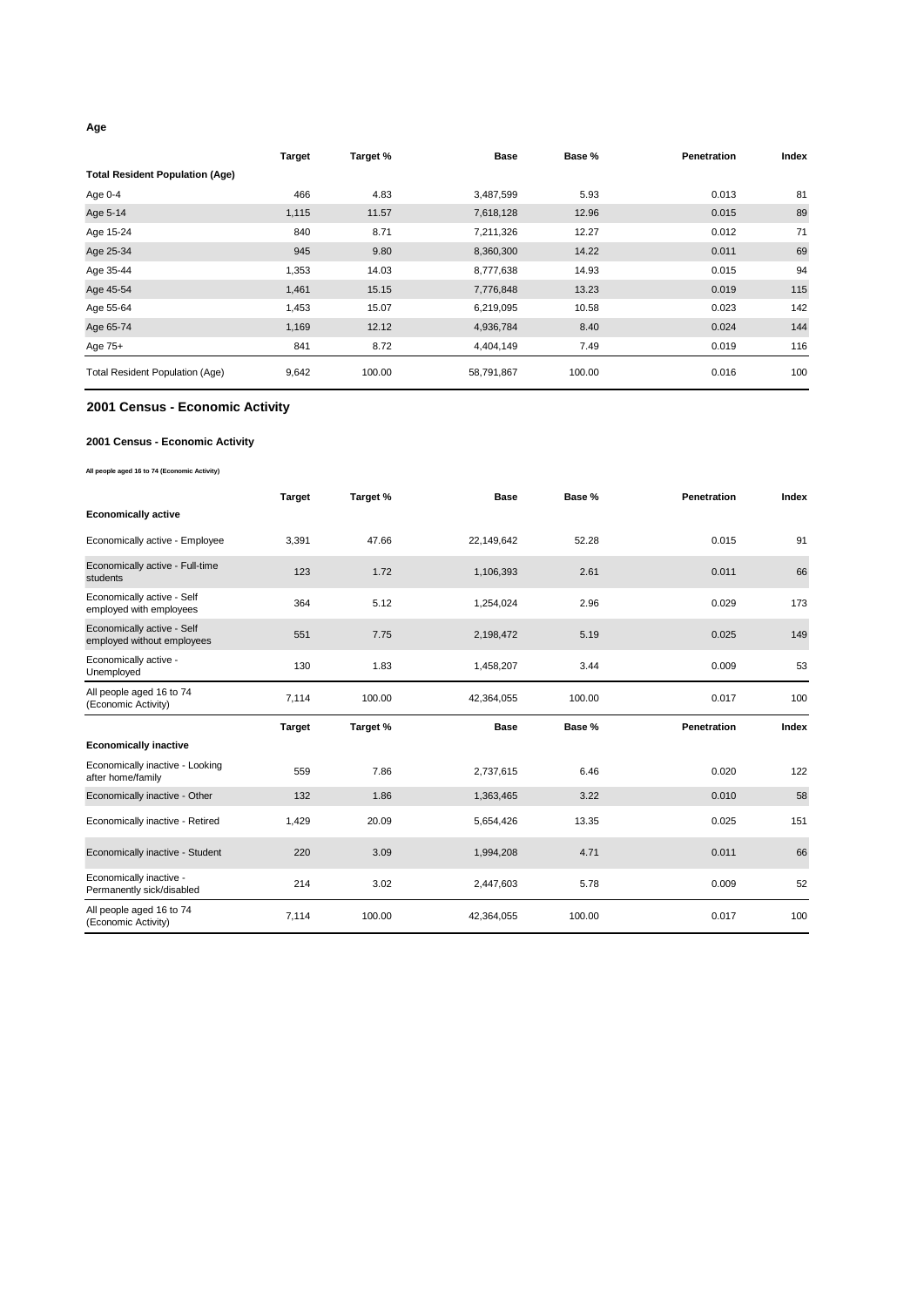#### **2001 Census - Economic Activity by Gender**

|                                                       | <b>Target</b> | Target % | <b>Base</b> | Base % | <b>Penetration</b> | Index |
|-------------------------------------------------------|---------------|----------|-------------|--------|--------------------|-------|
| All people aged 16 to 74 (Econ Activity by Gender)    |               |          |             |        |                    |       |
| All males aged 16 to 74                               | 3,556         | 50.12    | 20,895,777  | 49.14  | 0.017              | 102   |
| Males Economically active                             | 2,599         | 36.63    | 15,363,899  | 36.13  | 0.017              | 101   |
| Males Economically inactive                           | 958           | 13.50    | 5,531,878   | 13.01  | 0.017              | 104   |
| All females aged 16 to 74                             | 3,539         | 49.88    | 21,629,980  | 50.86  | 0.016              | 98    |
| Females Economically active                           | 1.942         | 27.37    | 12.820.775  | 30.15  | 0.015              | 91    |
| Females Economically inactive                         | 1.597         | 22.51    | 8,809,205   | 20.72  | 0.018              | 109   |
| All people aged 16 to 74 (Econ<br>Activity by Gender) | 7.095         | 100.00   | 42,525,757  | 100.00 | 0.017              | 100   |

#### **Approximated Social Grade**

|                                                         | <b>Target</b> | Target % | <b>Base</b> | Base % | <b>Penetration</b> | Index |
|---------------------------------------------------------|---------------|----------|-------------|--------|--------------------|-------|
| All people aged 16 and over in HHs (Social Grade)       |               |          |             |        |                    |       |
| AB Higher and intermediate<br>manager/admin/prof        | 2,641         | 33.28    | 9,907,832   | 21.57  | 0.027              | 154   |
| C1 Supervisory, clerical, junior<br>manager/admin/prof  | 2,530         | 31.88    | 13,513,414  | 29.42  | 0.019              | 108   |
| C <sub>2</sub> Skilled manual workers                   | 804           | 10.13    | 6,996,182   | 15.23  | 0.012              | 67    |
| D Semi-skilled and unskilled<br>manual workers          | 699           | 8.81     | 7,976,329   | 17.36  | 0.009              | 51    |
| E On state benefit, unemployed,<br>lowest grade workers | 1.262         | 15.90    | 7,541,557   | 16.42  | 0.017              | 97    |
| All people aged 16 and over in<br>HHs (Social Grade)    | 7,937         | 100.00   | 45,935,314  | 100.00 | 0.017              | 100   |

### **Ethnic Group (GB)**

|                                             | <b>Target</b> | Target % | <b>Base</b> | Base % | Penetration | Index |
|---------------------------------------------|---------------|----------|-------------|--------|-------------|-------|
| All People (Ethnic Group) (GB)              |               |          |             |        |             |       |
| White                                       | 9,546         | 98.79    | 52,481,255  | 91.91  | 0.018       | 107   |
| White- British (inc. White<br>Scottish)     | 9,256         | 95.79    | 50,366,497  | 88.20  | 0.018       | 109   |
| White-Irish                                 | 75            | 0.77     | 691,606     | 1.21   | 0.011       | 64    |
| White- Other White                          | 215           | 2.22     | 1,423,152   | 2.49   | 0.015       | 89    |
| Mixed                                       | 45            | 0.46     | 673,743     | 1.18   | 0.007       | 39    |
| Asian or Asian British                      | 40            | 0.42     | 2,328,784   | 4.08   | 0.002       | 10    |
| Asian-Indian                                | 26            | 0.27     | 1,051,614   | 1.84   | 0.003       | 15    |
| Asian- Pakistani                            | 6             | 0.06     | 746,520     | 1.31   | 0.001       | 5     |
| Asian-Bangladeshi                           | 3             | 0.03     | 282,854     | 0.50   | 0.001       | 6     |
| Asian-Other Asian                           | 5             | 0.05     | 247,796     | 0.43   | 0.002       | 12    |
| <b>Black or Black British</b>               | 20            | 0.20     | 1,147,400   | 2.01   | 0.002       | 10    |
| <b>Black- Caribbean</b>                     | 9             | 0.09     | 565,839     | 0.99   | 0.002       | $9\,$ |
| Black- African                              | 0             | 0.00     | 484,578     | 0.85   | 0.000       | 0     |
| Black- Other Black (inc. Black<br>Scottish) | 11            | 0.11     | 96,983      | 0.17   | 0.011       | 65    |
| Chinese or Other Ethnic Group               | 13            | 0.13     | 472,190     | 0.83   | 0.003       | 16    |
| Other- Chinese                              | 9             | 0.10     | 243,243     | 0.43   | 0.004       | 23    |
| Other- Other Ethnic Group                   | 3             | 0.04     | 228,947     | 0.40   | 0.002       | 9     |
| All People (Ethnic Group) (GB)              | 9,663         | 100.00   | 57,103,372  | 100.00 | 0.017       | 100   |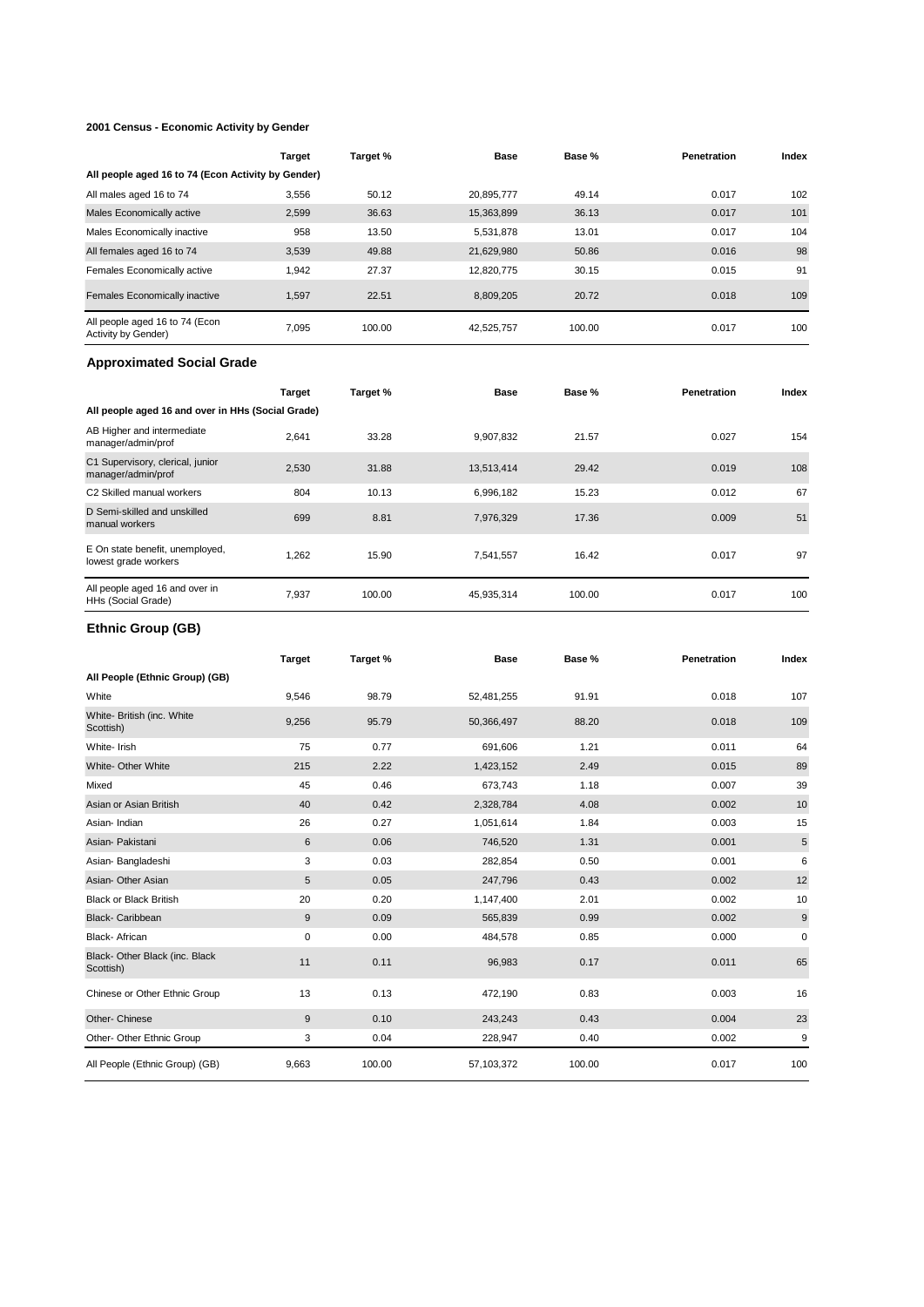#### **Tenure (HH)**

|                                                           | <b>Target</b> | Target % | <b>Base</b> | Base % | <b>Penetration</b> | Index |
|-----------------------------------------------------------|---------------|----------|-------------|--------|--------------------|-------|
| All Households (Tenure)                                   |               |          |             |        |                    |       |
| Owned (HH)                                                | 3,268         | 78.77    | 16,724,882  | 68.32  | 0.020              | 115   |
| Own- Owns outright (HH)                                   | 1,719         | 41.45    | 7,078,266   | 28.91  | 0.024              | 143   |
| Own- Owns with a mortgage or<br>loan (HH)                 | 1,539         | 37.11    | 9,489,495   | 38.76  | 0.016              | 96    |
| Own- Shared ownership (HH)                                | $9\,$         | 0.22     | 157,121     | 0.64   | 0.006              | 34    |
| Social Rented (HH)                                        | 464           | 11.19    | 4,885,741   | 19.96  | 0.010              | 56    |
| Social- Rented from Council<br>(LA/Scottish Homes) (HH)   | 407           | 9.82     | 3,458,066   | 14.13  | 0.012              | 70    |
| Social- Other social rented (HH)                          | 57            | 1.37     | 1,427,675   | 5.83   | 0.004              | 24    |
| Private rented (HH)                                       | 301           | 7.26     | 2,345,327   | 9.58   | 0.013              | 76    |
| Private- Private landlord or<br>letting agency (HH)       | 269           | 6.48     | 2,053,467   | 8.39   | 0.013              | 77    |
| Private- Employer of a<br>household member (HH)           | 3             | 0.08     | 63,564      | 0.26   | 0.005              | 30    |
| Private- Relative or friend of a<br>household member (HH) | 19            | 0.46     | 155,578     | 0.64   | 0.012              | 73    |
| Private- Other (HH)                                       | 10            | 0.24     | 72,718      | 0.30   | 0.014              | 80    |
| Living rent free (HH)                                     | 100           | 2.41     | 523,836     | 2.14   | 0.019              | 113   |
| All Households (Tenure)                                   | 4,148         | 100.00   | 24,479,786  | 100.00 | 0.017              | 100   |
|                                                           | <b>Target</b> | Target % | <b>Base</b> | Base % | Penetration        | Index |
| <b>Car Ownership</b>                                      |               |          |             |        |                    |       |
| No car or van                                             | 528           | 12.81    | 6,717,523   | 27.44  | 0.008              | 47    |
| 1 car or van                                              | 1,608         | 39.00    | 10,715,221  | 43.77  | 0.015              | 89    |
| 2 cars or vans                                            | 1,506         | 36.55    | 5,652,000   | 23.09  | 0.027              | 158   |
| 3 cars or vans                                            | 363           | 8.81     | 1,068,923   | 4.37   | 0.034              | 202   |
| Car Ownership                                             | 4,122         | 100.00   | 24,479,968  | 100.00 | 0.017              | 100   |

### **Summary Demographics - Household and Population Estimates 2009**

|                                                        | Target | Target % | Base       | Base % | <b>Penetration</b> | Index    |
|--------------------------------------------------------|--------|----------|------------|--------|--------------------|----------|
| <b>Household and Population Estimates 2009: Totals</b> |        |          |            |        |                    |          |
| Population estimate 2009                               | 10.339 | 0.00     | 61.861.552 | 0.00   | 0.017              | $\Omega$ |
| Household estimate 2009                                | 4.395  | 0.00     | 26.569.236 | 0.00   | 0.017              | $\Omega$ |

### **Population estimate 2009**

#### **Population Estimates 2009 - Summary**

|                           | Target | Target % | <b>Base</b> | <b>Base</b> % | <b>Penetration</b> | Index |
|---------------------------|--------|----------|-------------|---------------|--------------------|-------|
| Children and infants 0-15 |        |          |             |               |                    |       |
| Males 0-15                | 899    | 8.70     | 5.904.529   | 9.54          | 0.015              | 91    |
| Females 0-15              | 922    | 8.92     | 5,625,209   | 9.09          | 0.016              | 98    |
| Population estimate 2009  | 10,339 | 100.00   | 61,861,552  | 100.00        | 0.017              | 100   |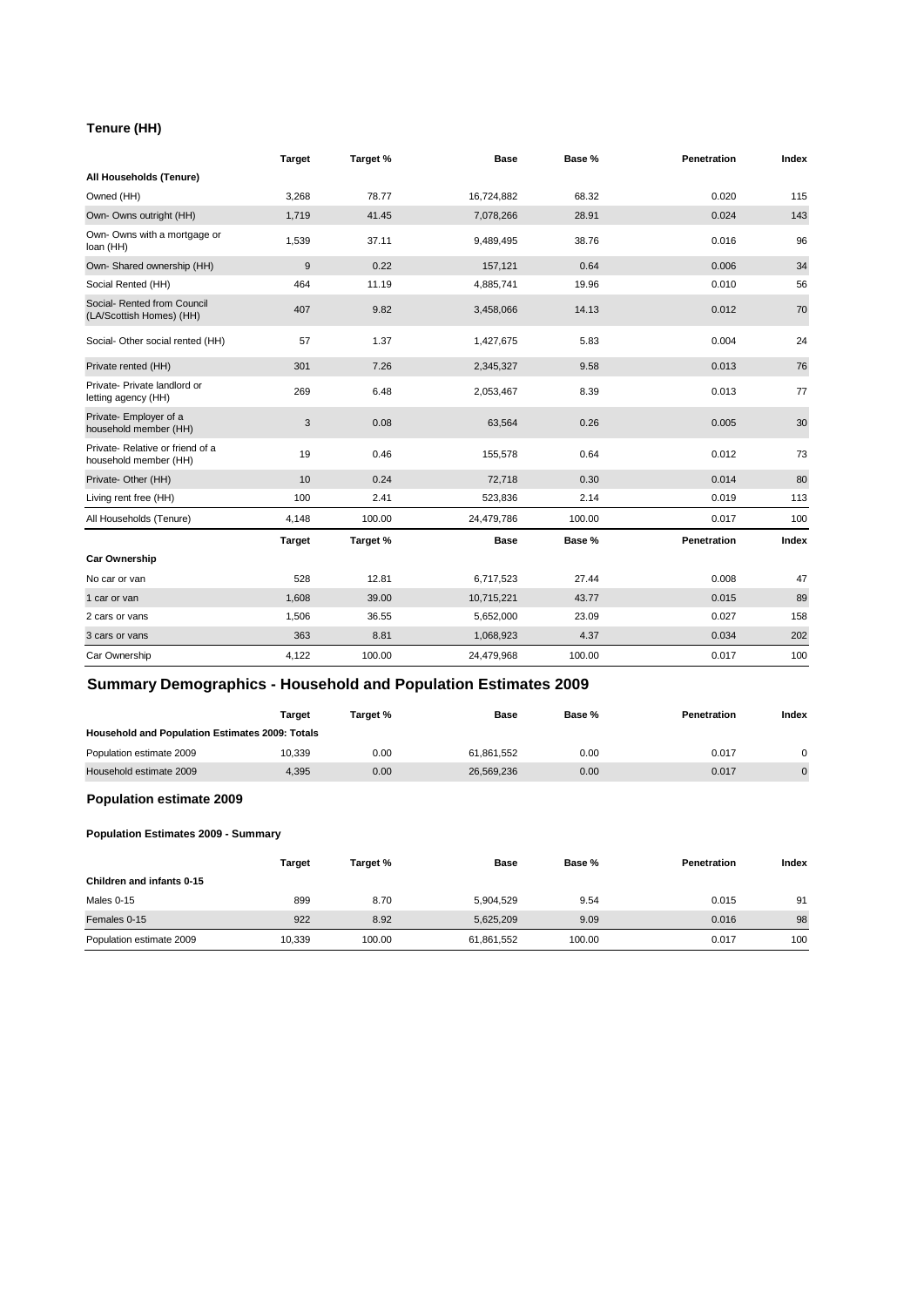|                                    | <b>Target</b> | Target % | <b>Base</b> | Base % | Penetration | Index |
|------------------------------------|---------------|----------|-------------|--------|-------------|-------|
| <b>Adults of Working Age</b>       |               |          |             |        |             |       |
| <b>Males 16-64</b>                 | 3,083         | 29.82    | 20,073,631  | 32.45  | 0.015       | 92    |
| Females 16-59                      | 2.640         | 25.54    | 18,254,555  | 29.51  | 0.015       | 87    |
| Population estimate 2009           | 10,339        | 100.00   | 61,861,552  | 100.00 | 0.017       | 100   |
|                                    | <b>Target</b> | Target % | <b>Base</b> | Base % | Penetration | Index |
| <b>Adults of Retirement Age</b>    |               |          |             |        |             |       |
| Males 65+                          | 1,066         | 10.31    | 4,431,393   | 7.16   | 0.024       | 144   |
| Females 60+                        | 1,728         | 16.72    | 7,572,235   | 12.24  | 0.023       | 137   |
| Population estimate 2009           | 10,339        | 100.00   | 61,861,552  | 100.00 | 0.017       | 100   |
|                                    | <b>Target</b> | Target % | <b>Base</b> | Base % | Penetration | Index |
| Population Estimates 2009 - Gender |               |          |             |        |             |       |
| Males                              | 5,048         | 48.83    | 30,409,553  | 49.16  | 0.017       | 99    |
| Females                            | 5,291         | 51.17    | 31,451,999  | 50.84  | 0.017       | 101   |
| Population estimate 2009           | 10,339        | 100.00   | 61,861,552  | 100.00 | 0.017       | 100   |
|                                    | <b>Target</b> | Target % | <b>Base</b> | Base % | Penetration | Index |
| Population Estimates 2009 - Age    |               |          |             |        |             |       |
| Age 0-4                            | 519           | 5.02     | 3,756,088   | 6.07   | 0.014       | 83    |
| Age 5-14                           | 1,170         | 11.32    | 7,020,391   | 11.35  | 0.017       | 100   |
| Age 15-24                          | 1,001         | 9.68     | 8,266,438   | 13.36  | 0.012       | 72    |
| Age 25-34                          | 811           | 7.84     | 8,046,491   | 13.01  | 0.010       | 60    |
| Age 35-44                          | 1,397         | 13.51    | 9,037,584   | 14.61  | 0.016       | 92    |
| Age 45-54                          | 1,534         | 14.83    | 8,332,911   | 13.47  | 0.018       | 110   |
| Age 55-64                          | 1,580         | 15.28    | 7,295,181   | 11.79  | 0.022       | 130   |
| Age 65-74                          | 1,273         | 12.31    | 5,279,117   | 8.53   | 0.024       | 144   |
| Age 75-84                          | 790           | 7.64     | 3,458,793   | 5.59   | 0.023       | 137   |
| Age 85+                            | 266           | 2.57     | 1,368,558   | 2.21   | 0.019       | 116   |
| Population estimate 2009           | 10,339        | 100.00   | 61,861,552  | 100.00 | 0.017       | 100   |

## **Summary Demographics - Household and Population Projections**

|                              | Target | Target % | Base       | Base % | <b>Penetration</b> | Index        |
|------------------------------|--------|----------|------------|--------|--------------------|--------------|
| <b>Household Projections</b> |        |          |            |        |                    |              |
| Household Projection 2029    | 4,728  | 0.00     | 32,678,892 | 0.00   | 0.015              | 0            |
| Household Projection 2028    | 4,718  | 0.00     | 32,392,564 | 0.00   | 0.015              | $\mathbf{0}$ |
| Household Projection 2027    | 4,711  | 0.00     | 32,105,549 | 0.00   | 0.015              | $\mathbf 0$  |
| Household Projection 2026    | 4,702  | 0.00     | 31,815,636 | 0.00   | 0.015              | $\mathbf{0}$ |
| Household Projection 2025    | 4,683  | 0.00     | 31,529,239 | 0.00   | 0.015              | $\mathbf 0$  |
| Household Projection 2024    | 4,681  | 0.00     | 31,241,215 | 0.00   | 0.015              | $\mathbf{0}$ |
| Household Projection 2023    | 4,643  | 0.00     | 30,948,527 | 0.00   | 0.015              | $\mathbf 0$  |
| Household Projection 2022    | 4,640  | 0.00     | 30,650,777 | 0.00   | 0.015              | $\mathbf{0}$ |
| Household Projection 2021    | 4,608  | 0.00     | 30,345,892 | 0.00   | 0.015              | $\mathbf 0$  |
| Household Projection 2020    | 4,577  | 0.00     | 30,039,214 | 0.00   | 0.015              | $\mathbf{0}$ |
| Household Projection 2019    | 4,583  | 0.00     | 29,731,779 | 0.00   | 0.015              | $\mathbf 0$  |
| Household Projection 2018    | 4,583  | 0.00     | 29,420,278 | 0.00   | 0.016              | $\mathbf{0}$ |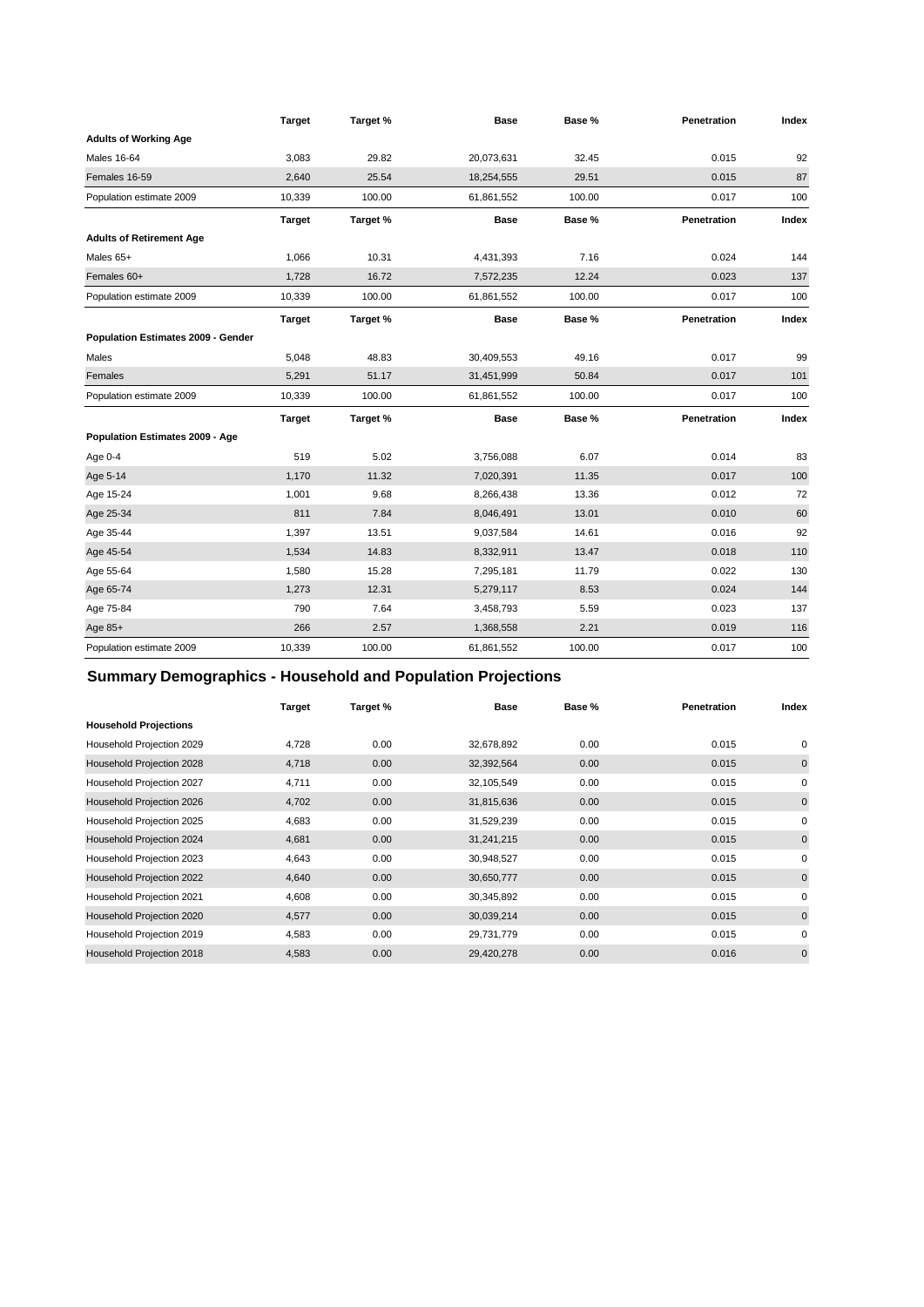| Household Projection 2017             | 4,536         | 0.00     | 29,105,088  | 0.00   | 0.016       | $\pmb{0}$ |
|---------------------------------------|---------------|----------|-------------|--------|-------------|-----------|
| Household Projection 2016             | 4,514         | 0.00     | 28,790,130  | 0.00   | 0.016       | $\pmb{0}$ |
| Household Projection 2015             | 4,478         | 0.00     | 28,470,361  | 0.00   | 0.016       | 0         |
| Household Projection 2014             | 4,483         | 0.00     | 28,149,891  | 0.00   | 0.016       | $\pmb{0}$ |
| Household Projection 2013             | 4,448         | 0.00     | 27,827,983  | 0.00   | 0.016       | 0         |
| Household Projection 2012             | 4,462         | 0.00     | 27,508,323  | 0.00   | 0.016       | $\pmb{0}$ |
| Household Projection 2011             | 4,449         | 0.00     | 27,190,321  | 0.00   | 0.016       | 0         |
| Household Projection 2010             | 4,443         | 0.00     | 26,865,586  | 0.00   | 0.017       | $\pmb{0}$ |
|                                       | <b>Target</b> | Target % | Base        | Base % | Penetration | Index     |
| Population Projections 2010 - Total   |               |          |             |        |             |           |
| Total Resident Population (2010)      | 10,405        | 0.00     | 62,308,631  | 0.00   | 0.017       | 0         |
|                                       | <b>Target</b> | Target % | <b>Base</b> | Base % | Penetration | Index     |
| Population Projections 2011 - Total   |               |          |             |        |             |           |
| Total Resident Population (2011)      | 10,377        | 0.00     | 62,755,281  | 0.00   | 0.017       | 0         |
| Population Projections 2012 - Total   | <b>Target</b> | Target % | <b>Base</b> | Base % | Penetration | Index     |
| Total Resident Population (2012)      | 10,392        | 0.00     | 63,199,130  | 0.00   | 0.016       | 0         |
| Population Projections 2013 - Total   | <b>Target</b> | Target % | <b>Base</b> | Base % | Penetration | Index     |
| Total Resident Population (2013)      | 10,332        | 0.00     | 63,632,543  | 0.00   | 0.016       | 0         |
| <b>Population Projections 2014</b>    |               |          |             |        |             |           |
| Total Resident Population (2014)      |               |          |             |        |             |           |
| Population Projections 2014 - Summary |               |          |             |        |             |           |
|                                       | <b>Target</b> | Target % | <b>Base</b> | Base % | Penetration | Index     |
| Children and infants 0-15 (2014)      |               |          |             |        |             |           |
| Males 0-15 (2014)                     | 873           | 8.42     | 6,073,773   | 9.48   | 0.014       | 89        |
| Females 0-15 (2014)                   | 888           | 8.56     | 5,797,265   | 9.05   | 0.015       | 95        |
| Total Resident Population (2014)      | 10,373        | 100.00   | 64,060,137  | 100.00 | 0.016       | 100       |
|                                       | <b>Target</b> | Target % | Base        | Base % | Penetration | Index     |
| Adults of Working Age (2014)          |               |          |             |        |             |           |
| Males 16-64 (2014)                    |               |          |             |        |             | 91        |
|                                       | 3,006         | 28.98    | 20,397,567  | 31.84  | 0.015       |           |
| Females 16-59 (2014)                  | 2,639         | 25.45    | 18,616,742  | 29.06  | 0.014       | 88        |
| Total Resident Population (2014)      | 10,373        | 100.00   | 64,060,137  | 100.00 | 0.016       | 100       |
|                                       | <b>Target</b> | Target % | <b>Base</b> | Base % | Penetration | Index     |
| Adults of Retirement Age (2014)       |               |          |             |        |             |           |
| Males 65+ (2014)                      | 1,187         | 11.44    | 5,138,506   | 8.02   | 0.023       | 143       |
| Females 60+ (2014)                    | 1,780         | 17.16    | 8,036,284   | 12.54  | 0.022       | 137       |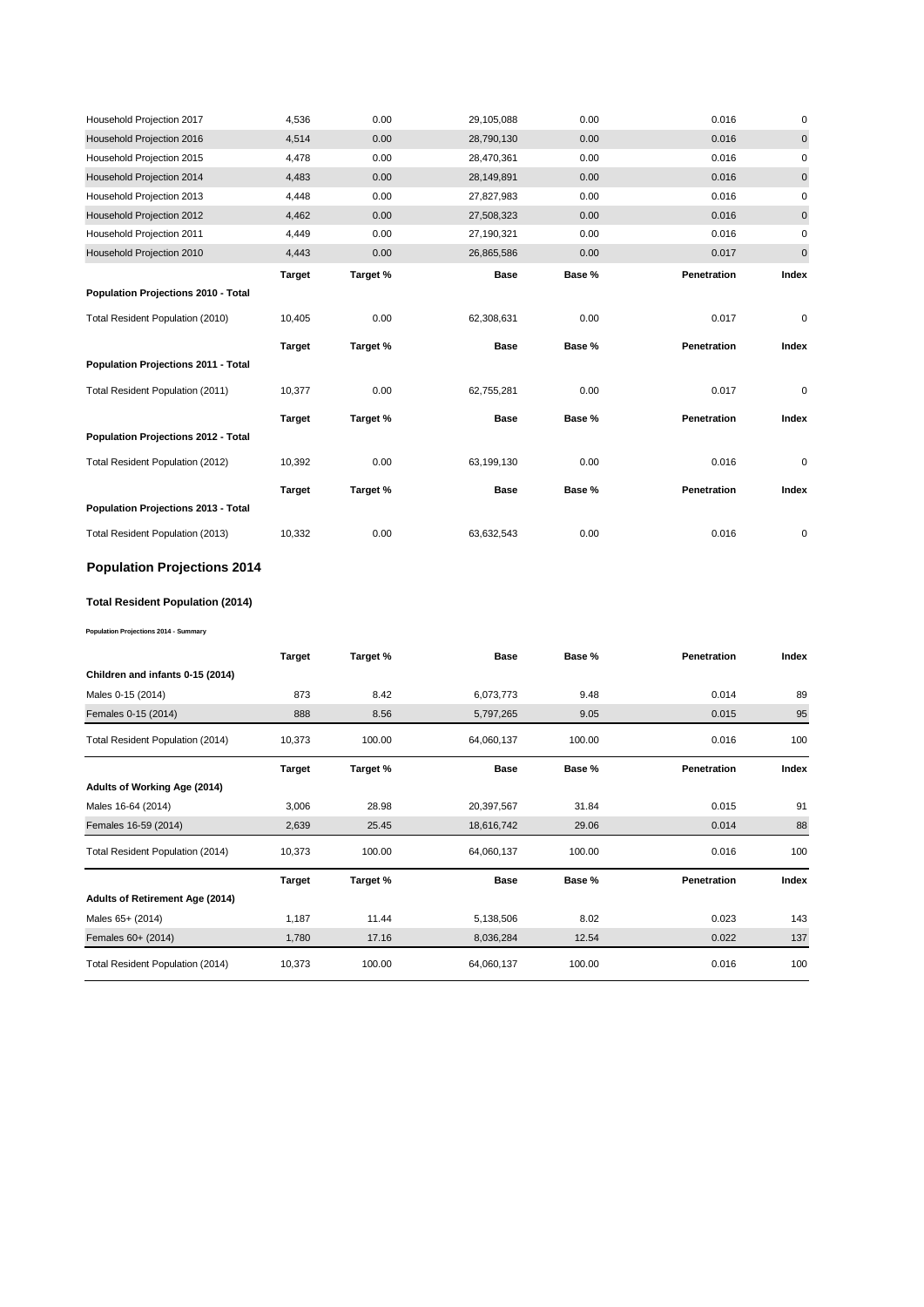|                                            | <b>Target</b> | Target % | Base        | Base % | Penetration | Index |
|--------------------------------------------|---------------|----------|-------------|--------|-------------|-------|
| Population Projections 2014 - Gender       |               |          |             |        |             |       |
| Males (2014)                               | 5,065         | 48.83    | 31,609,846  | 49.34  | 0.016       | 99    |
| Females (2014)                             | 5,308         | 51.17    | 32,450,291  | 50.66  | 0.016       | 101   |
| Total Resident Population (2014)           | 10,373        | 100.00   | 64,060,137  | 100.00 | 0.016       | 100   |
|                                            | Target        | Target % | Base        | Base % | Penetration | Index |
| Population Projections 2014 - Age          |               |          |             |        |             |       |
| Age 0-4 (2014)                             | 509           | 4.91     | 3,964,452   | 6.19   | 0.013       | 79    |
| Age 5-14 (2014)                            | 1,130         | 10.90    | 7,203,620   | 11.25  | 0.016       | 97    |
| Age 15-24 (2014)                           | 1,080         | 10.41    | 7,987,891   | 12.47  | 0.014       | 84    |
| Age 25-34 (2014)                           | 942           | 9.08     | 9,010,442   | 14.07  | 0.011       | 65    |
| Age 35-44 (2014)                           | 1,159         | 11.17    | 8,238,311   | 12.86  | 0.014       | 87    |
| Age 45-54 (2014)                           | 1,590         | 15.32    | 9,007,015   | 14.06  | 0.018       | 109   |
| Age 55-64 (2014)                           | 1,356         | 13.08    | 7,241,106   | 11.30  | 0.019       | 116   |
| Age 65-74 (2014)                           | 1,377         | 13.28    | 6,113,948   | 9.54   | 0.023       | 139   |
| Age 75-84 (2014)                           | 893           | 8.61     | 3,734,026   | 5.83   | 0.024       | 148   |
| Age 85+ (2014)                             | 336           | 3.24     | 1,559,326   | 2.43   | 0.022       | 133   |
| Total Resident Population (2014)           | 10,373        | 100.00   | 64,060,137  | 100.00 | 0.016       | 100   |
|                                            | <b>Target</b> | Target % | Base        | Base % | Penetration | Index |
| Population Projections 2015 - Total        |               |          |             |        |             |       |
| Total Resident Population (2015)           | 10,394        | 0.00     | 64,482,878  | 0.00   | 0.016       | 0     |
|                                            | <b>Target</b> | Target % | <b>Base</b> | Base % | Penetration | Index |
| <b>Population Projections 2016 - Total</b> |               |          |             |        |             |       |
| Total Resident Population (2016)           | 10,383        | 0.00     | 64,901,276  | 0.00   | 0.016       | 0     |
|                                            | Target        | Target % | Base        | Base % | Penetration | Index |
| Population Projections 2017 - Total        |               |          |             |        |             |       |
| Total Resident Population (2017)           | 10,413        | 0.00     | 65,318,447  | 0.00   | 0.016       | 0     |
|                                            | Target        | Target % | <b>Base</b> | Base % | Penetration | Index |
| <b>Population Projections 2018 - Total</b> |               |          |             |        |             |       |
| Total Resident Population (2018)           | 10,467        | 0.00     | 65,744,433  | 0.00   | 0.016       | 0     |
| <b>Population Projections 2019</b>         |               |          |             |        |             |       |
| <b>Total Resident Population (2019)</b>    |               |          |             |        |             |       |
| Population Projections 2019 - Summary      |               |          |             |        |             |       |
|                                            | <b>Target</b> | Target % | <b>Base</b> | Base % | Penetration | Index |
| Children and infants 0-15 (2019)           |               |          |             |        |             |       |
| Males 0-15 (2019)                          | 882           | 8.45     | 6,316,143   | 9.54   | 0.014       | 88    |
| Females 0-15 (2019)                        | 881           | 8.44     | 6,037,929   | 9.12   | 0.015       | 92    |
| Total Resident Population (2019)           | 10,443        | 100.00   | 66,177,832  | 100.00 | 0.016       | 100   |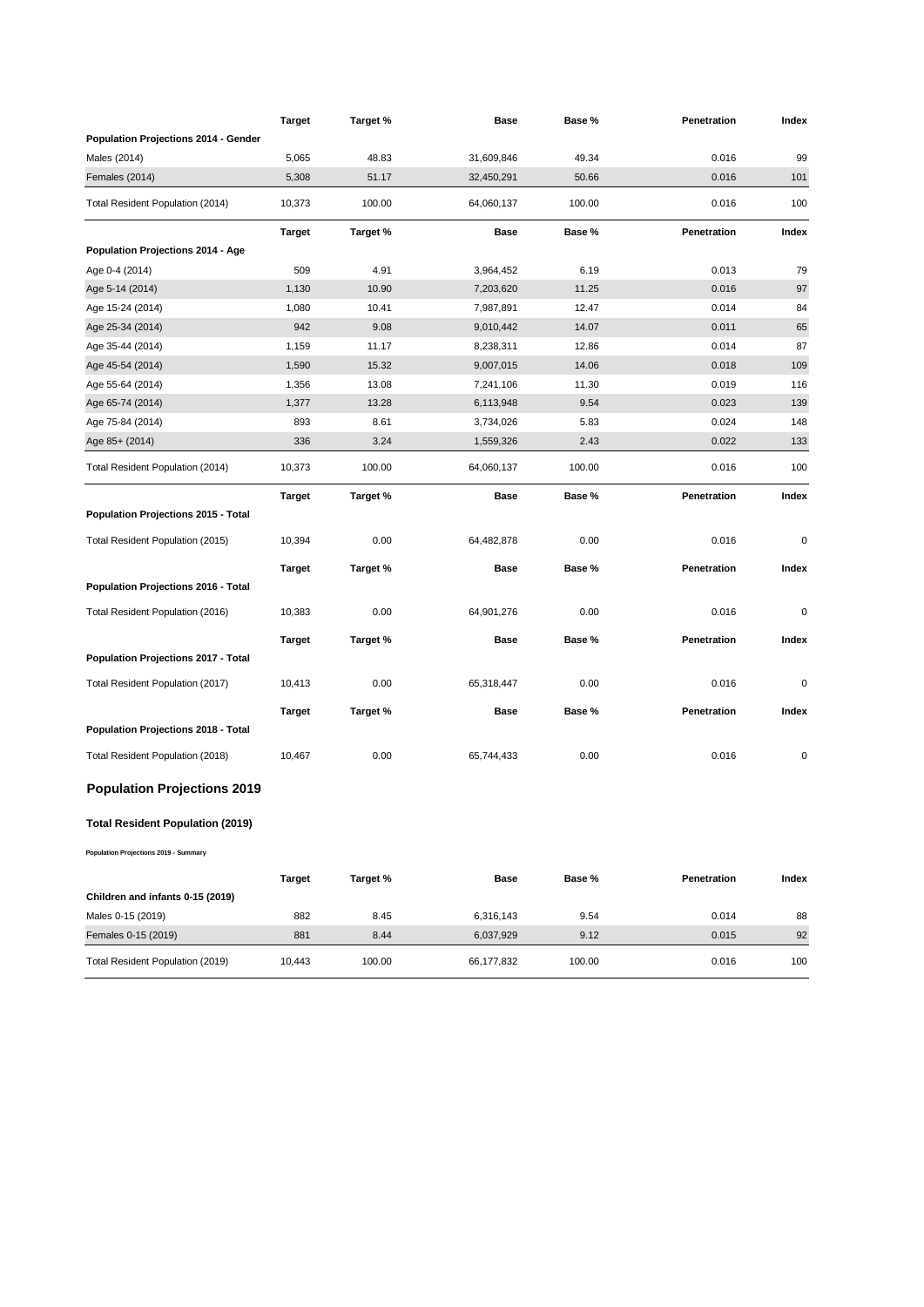|                                             | <b>Target</b> | Target % | <b>Base</b> | Base % | Penetration        | Index     |
|---------------------------------------------|---------------|----------|-------------|--------|--------------------|-----------|
| Adults of Working Age (2019)                |               |          |             |        |                    |           |
| Males 16-64 (2019)                          | 2,970         | 28.44    | 20,729,212  | 31.32  | 0.014              | 91        |
| Females 16-59 (2019)                        | 2,645         | 25.32    | 18,762,435  | 28.35  | 0.014              | 89        |
| Total Resident Population (2019)            | 10,443        | 100.00   | 66,177,832  | 100.00 | 0.016              | 100       |
|                                             | <b>Target</b> | Target % | Base        | Base % | Penetration        | Index     |
| Adults of Retirement Age (2019)             |               |          |             |        |                    |           |
| Males 65+ (2019)                            | 1,234         | 11.82    | 5,690,942   | 8.60   | 0.022              | 137       |
| Females 60+ (2019)                          | 1,831         | 17.53    | 8,641,171   | 13.06  | 0.021              | 134       |
| Total Resident Population (2019)            | 10,443        | 100.00   | 66,177,832  | 100.00 | 0.016              | 100       |
|                                             | <b>Target</b> | Target % | Base        | Base % | Penetration        | Index     |
| <b>Population Projections 2019 - Gender</b> |               |          |             |        |                    |           |
| Males (2019)                                | 5,086         | 48.71    | 32,736,297  | 49.47  | 0.016              | 98        |
| <b>Females (2019)</b>                       | 5,357         | 51.29    | 33,441,535  | 50.53  | 0.016              | 102       |
| Total Resident Population (2019)            | 10,443        | 100.00   | 66,177,832  | 100.00 | 0.016              | 100       |
|                                             | <b>Target</b> | Target % | Base        | Base % | <b>Penetration</b> | Index     |
| Population Projections 2019 - Age           |               |          |             |        |                    |           |
| Age 0-4 (2019)                              | 494           | 4.74     | 3,998,057   | 6.04   | 0.012              | 78        |
| Age 5-14 (2019)                             | 1,155         | 11.06    | 7,688,676   | 11.62  | 0.015              | 95        |
| Age 15-24 (2019)                            | 1,040         | 9.96     | 7,525,457   | 11.37  | 0.014              | 88        |
| Age 25-34 (2019)                            | 1,119         | 10.71    | 9,404,049   | 14.21  | 0.012              | 75        |
| Age 35-44 (2019)                            | 1,080         | 10.34    | 8,343,036   | 12.61  | 0.013              | 82        |
| Age 45-54 (2019)                            | 1,439         | 13.78    | 8,817,841   | 13.32  | 0.016              | 103       |
| Age 55-64 (2019)                            | 1,392         | 13.33    | 7,940,909   | 12.00  | 0.018              | 111       |
| Age 65-74 (2019)                            | 1,333         | 12.77    | 6,512,386   | 9.84   | 0.021              | 130       |
| Age 75-84 (2019)                            | 951           | 9.11     | 4,128,598   | 6.24   | 0.023              | 146       |
| Age 85+ (2019)                              | 439           | 4.21     | 1,818,823   | 2.75   | 0.024              | 153       |
| Total Resident Population (2019)            | 10,443        | 100.00   | 66,177,832  | 100.00 | 0.016              | 100       |
|                                             | <b>Target</b> | Target % | Base        | Base % | Penetration        | Index     |
| Population Projections 2020 - Total         |               |          |             |        |                    |           |
| Total Resident Population (2020)            | 10,425        | 0.00     | 66,614,106  | 0.00   | 0.016              | 0         |
|                                             | <b>Target</b> | Target % | <b>Base</b> | Base % | Penetration        | Index     |
| Population Projections 2021 - Total         |               |          |             |        |                    |           |
| Total Resident Population (2021)            | 10,454        | 0.00     | 67,053,012  | 0.00   | 0.016              | 0         |
| <b>Population Projections 2022 - Total</b>  | <b>Target</b> | Target % | Base        | Base % | Penetration        | Index     |
|                                             |               |          |             |        |                    |           |
| Total Resident Population (2022)            | 10,478        | 0.00     | 67,493,269  | 0.00   | 0.016              | $\pmb{0}$ |
|                                             | <b>Target</b> | Target % | <b>Base</b> | Base % | Penetration        | Index     |
| Population Projections 2023 - Total         |               |          |             |        |                    |           |
| Total Resident Population (2023)            | 10,479        | 0.00     | 67,924,917  | 0.00   | 0.015              | 0         |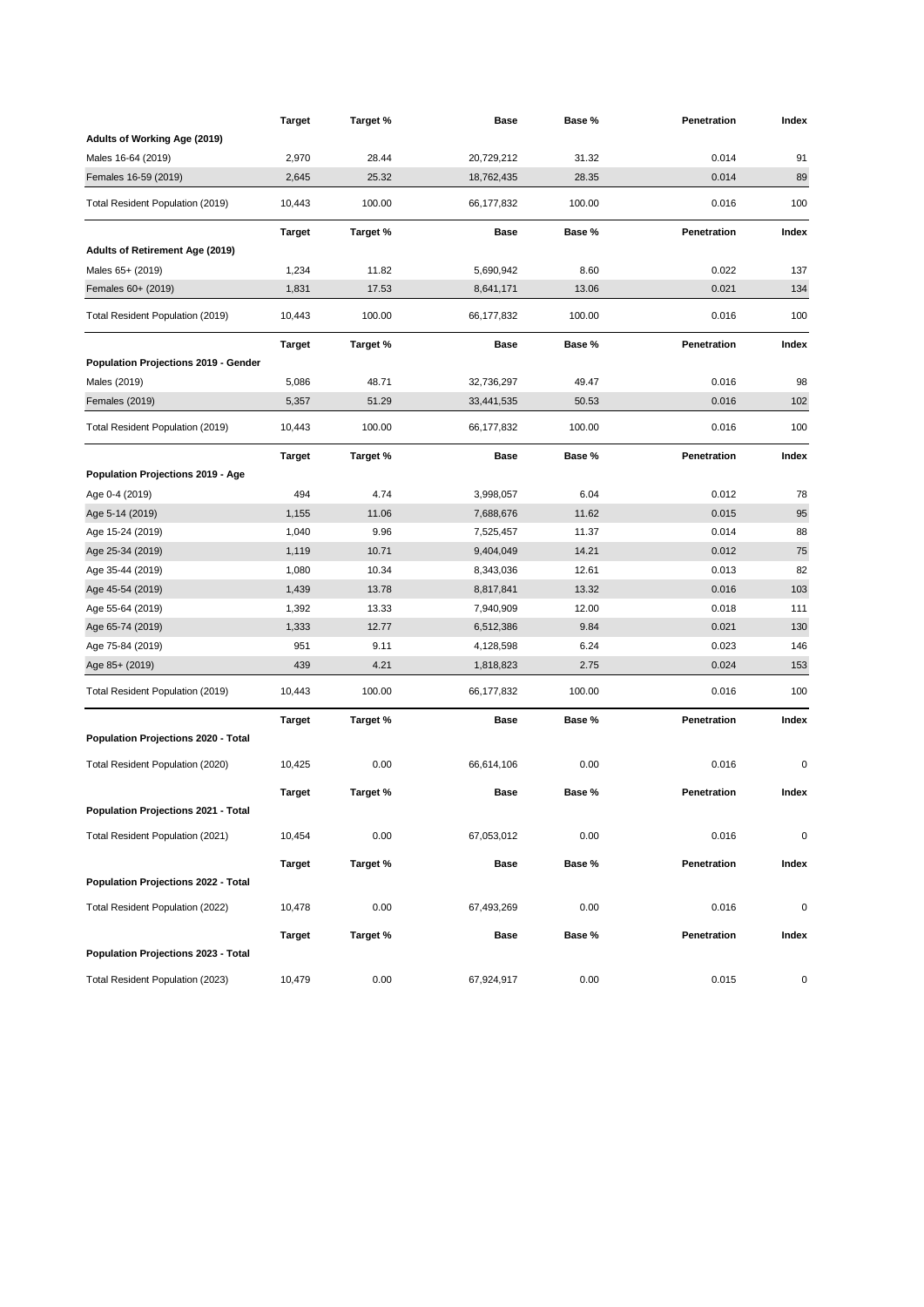#### **Population Projections 2024**

#### **Total Resident Population (2024)**

**Population Projections 2024 - Summary**

|                                      | Target        | Target % | Base        | Base % | Penetration | Index       |
|--------------------------------------|---------------|----------|-------------|--------|-------------|-------------|
| Children and infants 0-15 (2024)     |               |          |             |        |             |             |
| Males 0-15 (2024)                    | 888           | 8.44     | 6,480,502   | 9.48   | 0.014       | 89          |
| Females 0-15 (2024)                  | 889           | 8.45     | 6,198,552   | 9.07   | 0.014       | 93          |
| Total Resident Population (2024)     | 10,521        | 100.00   | 68,347,600  | 100.00 | 0.015       | 100         |
|                                      | <b>Target</b> | Target % | <b>Base</b> | Base % | Penetration | Index       |
| Adults of Working Age (2024)         |               |          |             |        |             |             |
| Males 16-64 (2024)                   | 2,974         | 28.26    | 21,099,331  | 30.87  | 0.014       | 92          |
| Females 16-59 (2024)                 | 2,610         | 24.80    | 18,793,378  | 27.50  | 0.014       | 90          |
| Total Resident Population (2024)     | 10,521        | 100.00   | 68,347,600  | 100.00 | 0.015       | 100         |
|                                      | <b>Target</b> | Target % | <b>Base</b> | Base % | Penetration | Index       |
| Adults of Retirement Age (2024)      |               |          |             |        |             |             |
| Males 65+ (2024)                     | 1,255         | 11.93    | 6,276,201   | 9.18   | 0.020       | 130         |
| Females 60+ (2024)                   | 1,905         | 18.11    | 9,499,636   | 13.90  | 0.020       | 130         |
| Total Resident Population (2024)     | 10,521        | 100.00   | 68,347,600  | 100.00 | 0.015       | 100         |
|                                      | <b>Target</b> | Target % | <b>Base</b> | Base % | Penetration | Index       |
| Population Projections 2024 - Gender |               |          |             |        |             |             |
| Males (2024)                         | 5,117         | 48.64    | 33,856,034  | 49.54  | 0.015       | 98          |
| Females (2024)                       | 5,404         | 51.36    | 34,491,566  | 50.46  | 0.016       | 102         |
| Total Resident Population (2024)     | 10,521        | 100.00   | 68,347,600  | 100.00 | 0.015       | 100         |
|                                      | <b>Target</b> | Target % | <b>Base</b> | Base % | Penetration | Index       |
| Population Projections 2024 - Age    |               |          |             |        |             |             |
| Age 0-4 (2024)                       | 501           | 4.76     | 3,988,746   | 5.84   | 0.013       | 82          |
| Age 5-14 (2024)                      | 1,155         | 10.98    | 7,951,115   | 11.63  | 0.015       | 94          |
| Age 15-24 (2024)                     | 1,038         | 9.86     | 7,721,862   | 11.30  | 0.013       | 87          |
| Age 25-34 (2024)                     | 1,188         | 11.29    | 9,112,947   | 13.33  | 0.013       | 85          |
| Age 35-44 (2024)                     | 1,181         | 11.22    | 9,289,417   | 13.59  | 0.013       | 83          |
| Age 45-54 (2024)                     | 1,228         | 11.67    | 8,039,938   | 11.76  | 0.015       | 99          |
| Age 55-64 (2024)                     | 1,435         | 13.64    | 8,600,804   | 12.58  | 0.017       | 108         |
| Age 65-74 (2024)                     | 1,170         | 11.12    | 6,521,985   | 9.54   | 0.018       | 117         |
| Age 75-84 (2024)                     | 1,083         | 10.29    | 4,913,184   | 7.19   | 0.022       | 143         |
| Age 85+ (2024)                       | 542           | 5.15     | 2,207,602   | 3.23   | 0.025       | 159         |
| Total Resident Population (2024)     | 10,521        | 100.00   | 68,347,600  | 100.00 | 0.015       | 100         |
|                                      | <b>Target</b> | Target % | <b>Base</b> | Base % | Penetration | Index       |
| Population Projections 2025 - Total  |               |          |             |        |             |             |
| Total Resident Population (2025)     | 10,538        | 0.00     | 68,762,299  | 0.00   | 0.015       | $\mathbf 0$ |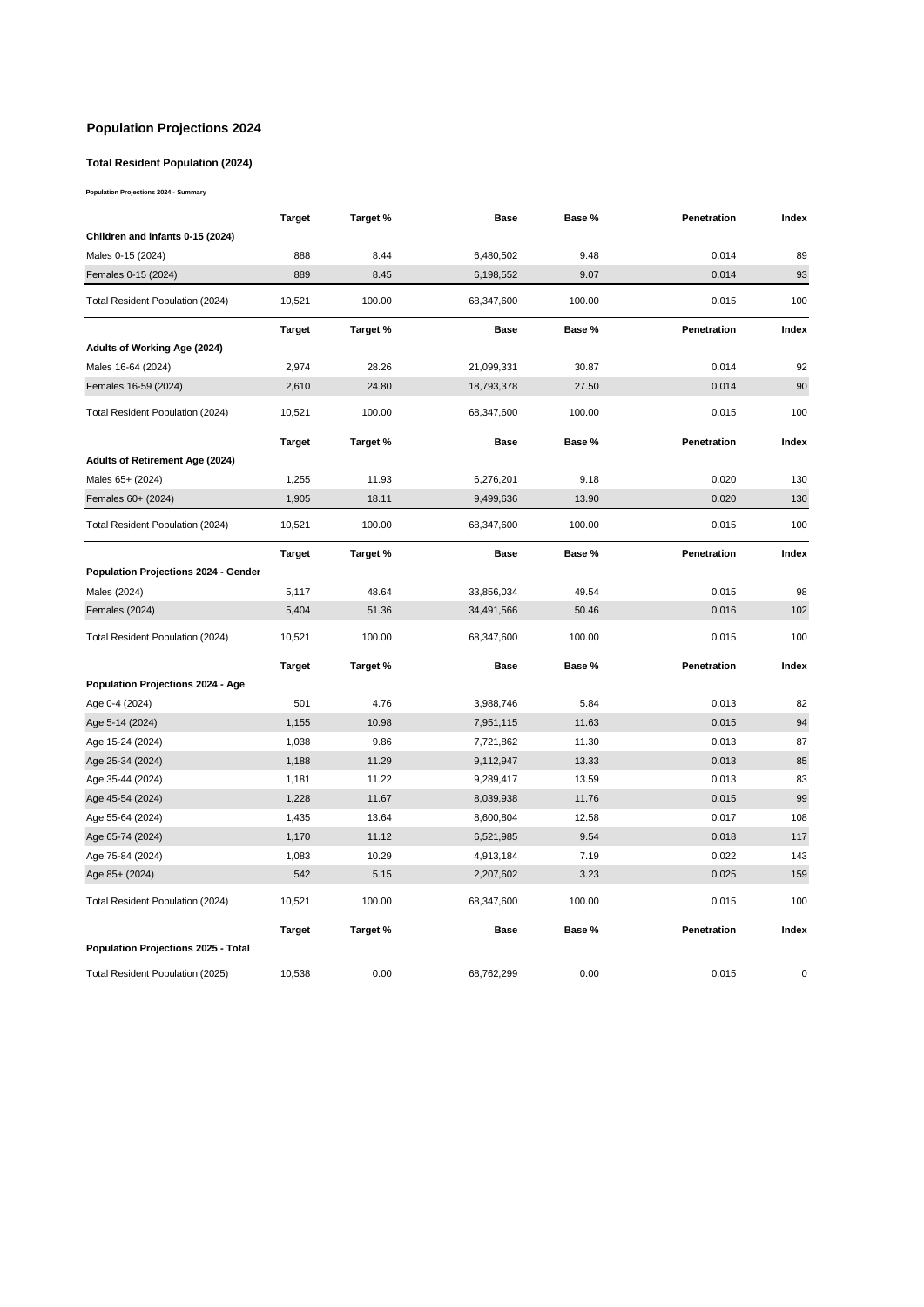|                                         | <b>Target</b> | Target % | <b>Base</b> | Base % | Penetration | Index |
|-----------------------------------------|---------------|----------|-------------|--------|-------------|-------|
| Population Projections 2026 - Total     |               |          |             |        |             |       |
| Total Resident Population (2026)        | 10,550        | 0.00     | 69,166,518  | 0.00   | 0.015       | 0     |
|                                         | <b>Target</b> | Target % | <b>Base</b> | Base % | Penetration | Index |
| Population Projections 2027 - Total     |               |          |             |        |             |       |
| Total Resident Population (2027)        | 10,580        | 0.00     | 69,589,203  | 0.00   | 0.015       | 0     |
|                                         |               |          |             |        |             |       |
| Population Projections 2028 - Total     | Target        | Target % | Base        | Base % | Penetration | Index |
|                                         |               |          |             |        |             |       |
| Total Resident Population (2028)        | 10,577        | 0.00     | 70,008,417  | 0.00   | 0.015       | 0     |
| <b>Population Projections 2029</b>      |               |          |             |        |             |       |
| <b>Total Resident Population (2029)</b> |               |          |             |        |             |       |
| Population Projections 2029 - Summary   |               |          |             |        |             |       |
|                                         | <b>Target</b> | Target % | Base        | Base % | Penetration | Index |
| Children and infants 0-15 (2029)        |               |          |             |        |             |       |
| Males 0-15 (2029)                       | 911           | 8.60     | 6,554,317   | 9.31   | 0.014       | 92    |
| Females 0-15 (2029)                     | 906           | 8.55     | 6,270,447   | 8.90   | 0.015       | 96    |
| Total Resident Population (2029)        | 10,596        | 100.00   | 70,425,063  | 100.00 | 0.015       | 100   |
|                                         | <b>Target</b> | Target % | Base        | Base % | Penetration | Index |
| Adults of Working Age (2029)            |               |          |             |        |             |       |
| Males 16-64 (2029)                      | 2,948         | 27.82    | 21,434,719  | 30.44  | 0.014       | 91    |
| Females 16-59 (2029)                    | 2,606         | 24.59    | 18,813,872  | 26.71  | 0.014       | 92    |
| Total Resident Population (2029)        | 10,596        | 100.00   | 70,425,063  | 100.00 | 0.015       | 100   |
|                                         | Target        | Target % | Base        | Base % | Penetration | Index |
| Adults of Retirement Age (2029)         |               |          |             |        |             |       |
| Males 65+ (2029)                        | 1,286         | 12.14    | 6,926,419   | 9.84   | 0.019       | 123   |
| Females 60+ (2029)                      | 1,939         | 18.30    | 10,425,289  | 14.80  | 0.019       | 124   |
| Total Resident Population (2029)        | 10,596        | 100.00   | 70,425,063  | 100.00 | 0.015       | 100   |
|                                         | Target        | Target % | Base        | Base % | Penetration | Index |
| Population Projections 2029 - Gender    |               |          |             |        |             |       |
| Males (2029)                            | 5,145         | 48.56    | 34,915,455  | 49.58  | 0.015       | 98    |
| <b>Females (2029)</b>                   | 5,451         | 51.44    | 35,509,608  | 50.42  | 0.015       | 102   |
| Total Resident Population (2029)        | 10,596        | 100.00   | 70,425,063  | 100.00 | 0.015       | 100   |
|                                         | <b>Target</b> | Target % | <b>Base</b> | Base % | Penetration | Index |
| Population Projections 2029 - Age       |               |          |             |        |             |       |
| Age 0-4 (2029)                          | 511           | 4.82     | 3,938,063   | 5.59   | 0.013       | 86    |
| Age 5-14 (2029)                         | 1,178         | 11.12    | 8,081,966   | 11.48  | 0.015       | 97    |
| Age 15-24 (2029)                        | 1,089         | 10.28    | 8,259,933   | 11.73  | 0.013       | 88    |
| Age 25-34 (2029)                        | 1,148         | 10.83    | 8,579,132   | 12.18  | 0.013       | 89    |
| Age 35-44 (2029)                        | 1,330         | 12.55    | 9,992,243   | 14.19  | 0.013       | 88    |
| Age 45-54 (2029)                        | 1,132         | 10.69    | 7,718,121   | 10.96  | 0.015       | 98    |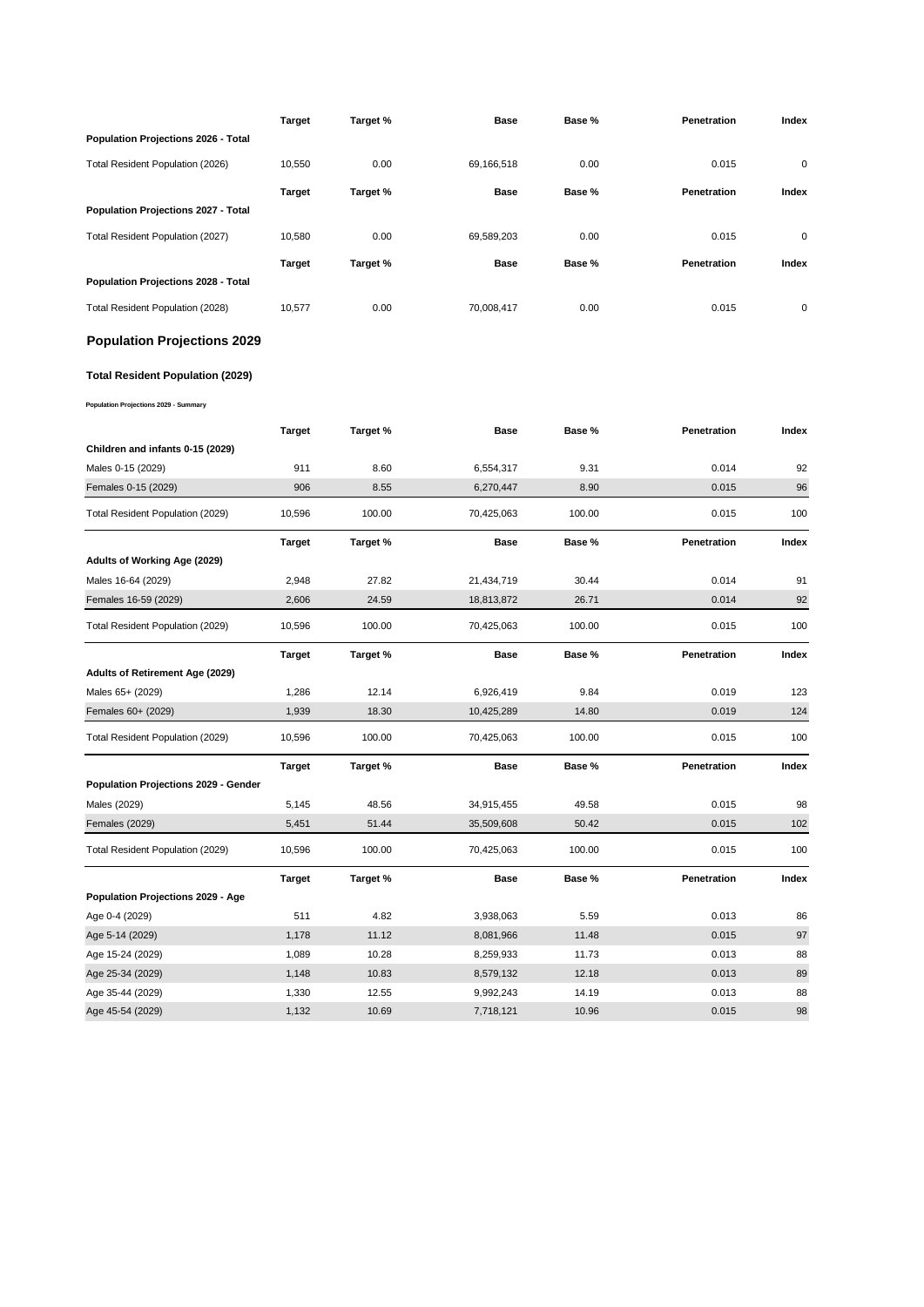| Age 55-64 (2029)                                                                | 1,376         | 12.99    | 8,852,741   | 12.57  | 0.016       | 103         |
|---------------------------------------------------------------------------------|---------------|----------|-------------|--------|-------------|-------------|
| Age 65-74 (2029)                                                                | 1,123         | 10.60    | 6,888,262   | 9.78   | 0.016       | 108         |
| Age 75-84 (2029)                                                                | 1,131         | 10.67    | 5,527,666   | 7.85   | 0.021       | 136         |
| Age 85+ (2029)                                                                  | 577           | 5.45     | 2,586,936   | 3.67   | 0.022       | 148         |
| Total Resident Population (2029)                                                | 10,596        | 100.00   | 70,425,063  | 100.00 | 0.015       | 100         |
|                                                                                 | <b>Target</b> | Target % | <b>Base</b> | Base % | Penetration | Index       |
| Summary Demographics - Experian Revised Household and Population Estimates 2009 |               |          |             |        |             |             |
| <b>Experian Revised Households</b>                                              | 4,438         | 0.00     | 26,522,644  | 0.00   | 0.017       | 0           |
| <b>Experian Revised Population</b>                                              | 10,408        | 0.00     | 61,796,587  | 0.00   | 0.017       | 0           |
| Experian Revised Adults 15+                                                     | 8,734         | 0.00     | 50,996,904  | 0.00   | 0.017       | 0           |
| Experian Revised Adults 16+                                                     | 8,600         | 0.00     | 50,243,304  | 0.00   | 0.017       | $\pmb{0}$   |
| Experian Revised Adults 18+                                                     | 8,348         | 0.00     | 48,680,614  | 0.00   | 0.017       | 0           |
|                                                                                 | <b>Target</b> | Target % | Base        | Base % | Penetration | Index       |
| <b>Summary Demographics - Experian Revised Population Projections</b>           |               |          |             |        |             |             |
| <b>Experian Revised Population</b><br>Projection 2010                           | 10,514        | 0.00     | 62,229,085  | 0.00   | 0.017       | 0           |
| <b>Experian Revised Population</b><br>Projection 2011                           | 10,517        | 0.00     | 62,654,320  | 0.00   | 0.017       | 0           |
| <b>Experian Revised Population</b><br>Projection 2012                           | 10,571        | 0.00     | 63,085,385  | 0.00   | 0.017       | 0           |
| <b>Experian Revised Population</b><br>Projection 2013                           | 10,535        | 0.00     | 63,504,351  | 0.00   | 0.017       | 0           |
| <b>Experian Revised Population</b><br>Projection 2014                           | 10,625        | 0.00     | 63,927,064  | 0.00   | 0.017       | 0           |
| <b>Experian Revised Population</b><br>Projection 2015                           | 10,663        | 0.00     | 64,358,105  | 0.00   | 0.017       | $\mathbf 0$ |
| <b>Experian Revised Population</b><br>Projection 2016                           | 10,690        | 0.00     | 64,784,524  | 0.00   | 0.017       | 0           |
| <b>Experian Revised Population</b><br>Projection 2017                           | 10,762        | 0.00     | 65,216,599  | 0.00   | 0.017       | $\pmb{0}$   |
| <b>Experian Revised Population</b><br>Projection 2018                           | 10,845        | 0.00     | 65,662,222  | 0.00   | 0.017       | 0           |
| <b>Experian Revised Population</b><br>Projection 2019                           | 10,848        | 0.00     | 66,096,464  | 0.00   | 0.016       | 0           |
| <b>Experian Revised Population</b><br>Projection 2020                           | 10,866        | 0.00     | 66,533,131  | 0.00   | 0.016       | 0           |
| <b>Experian Revised Population</b><br>Projection 2021                           | 10,936        | 0.00     | 66,976,171  | 0.00   | 0.016       | 0           |
| <b>Experian Revised Population</b><br>Projection 2022                           | 11,009        | 0.00     | 67,405,290  | 0.00   | 0.016       | 0           |
| <b>Experian Revised Population</b><br>Projection 2023                           | 11,028        | 0.00     | 67,829,839  | 0.00   | 0.016       | $\pmb{0}$   |
| <b>Experian Revised Population</b><br>Projection 2024                           | 11,094        | 0.00     | 68,260,739  | 0.00   | 0.016       | 0           |
| <b>Experian Revised Population</b><br>Projection 2025                           | 11,143        | 0.00     | 68,671,881  | 0.00   | 0.016       | 0           |
| <b>Experian Revised Population</b><br>Projection 2026                           | 11,186        | 0.00     | 69,089,141  | 0.00   | 0.016       | 0           |
| <b>Experian Revised Population</b><br>Projection 2027                           | 11,241        | 0.00     | 69,487,301  | 0.00   | 0.016       | 0           |